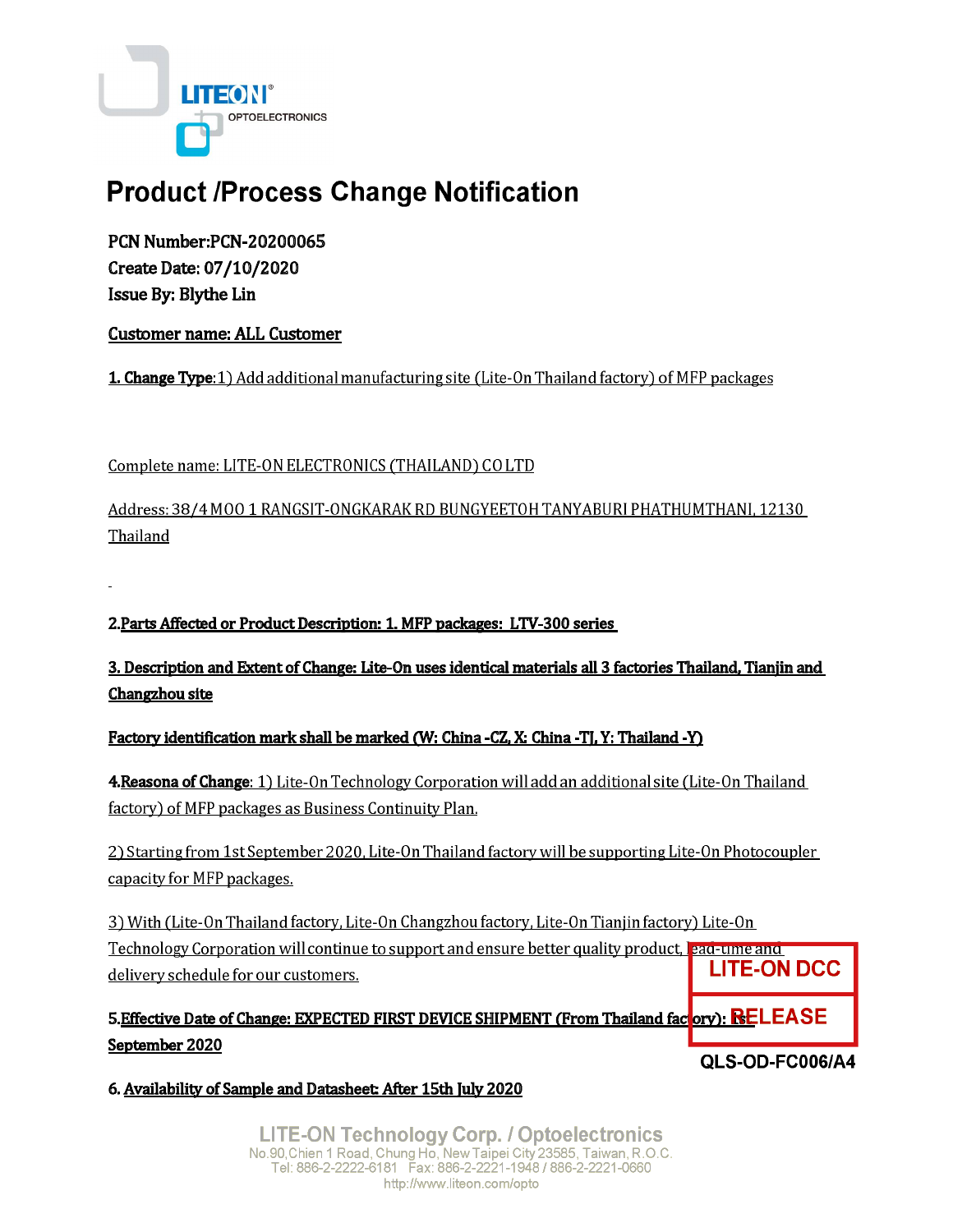

# **Product /Process Change Notification**

#### **PCN Type: (Major)**

Add additional manufacturing site (Lite-On Thailand factory) of MFP packages Complete name: LITE-ON ELECTRONICS (THAILAND) CO LTD Address: 38/4 MOO 1 RANGSIT-ONGKARAK RD BUNGYEETOH TANYABURI PHATHUMTHANI, 12130 Thailand

#### **\*NOTICE**

1) Lite-On Technology Corporation will add an additional site (Lite-On Thailand factory) of MFP packages as Business Continuity Plan. 2) Starting from 1st September 2020, Lite-On Thailand factory will be supporting Lite-On Photocoupler capacity for MFP packages. 3) With (Lite-On Thailand factory, Lite-On Changzhou factory, Lite-On Tianjin factory) Lite-On

Technology Corporation will continue to support and ensure better quality product, lead-time and delivery schedule for our customers.

## **EFFECTIVITY:**

EXPECTED FIRST DEVICE SHIPMENT (From Thailand factory): 1<sup>st</sup> September 2020

## **PRODUCT DESCRIPTION:**

MFP packages: LTV-300 series

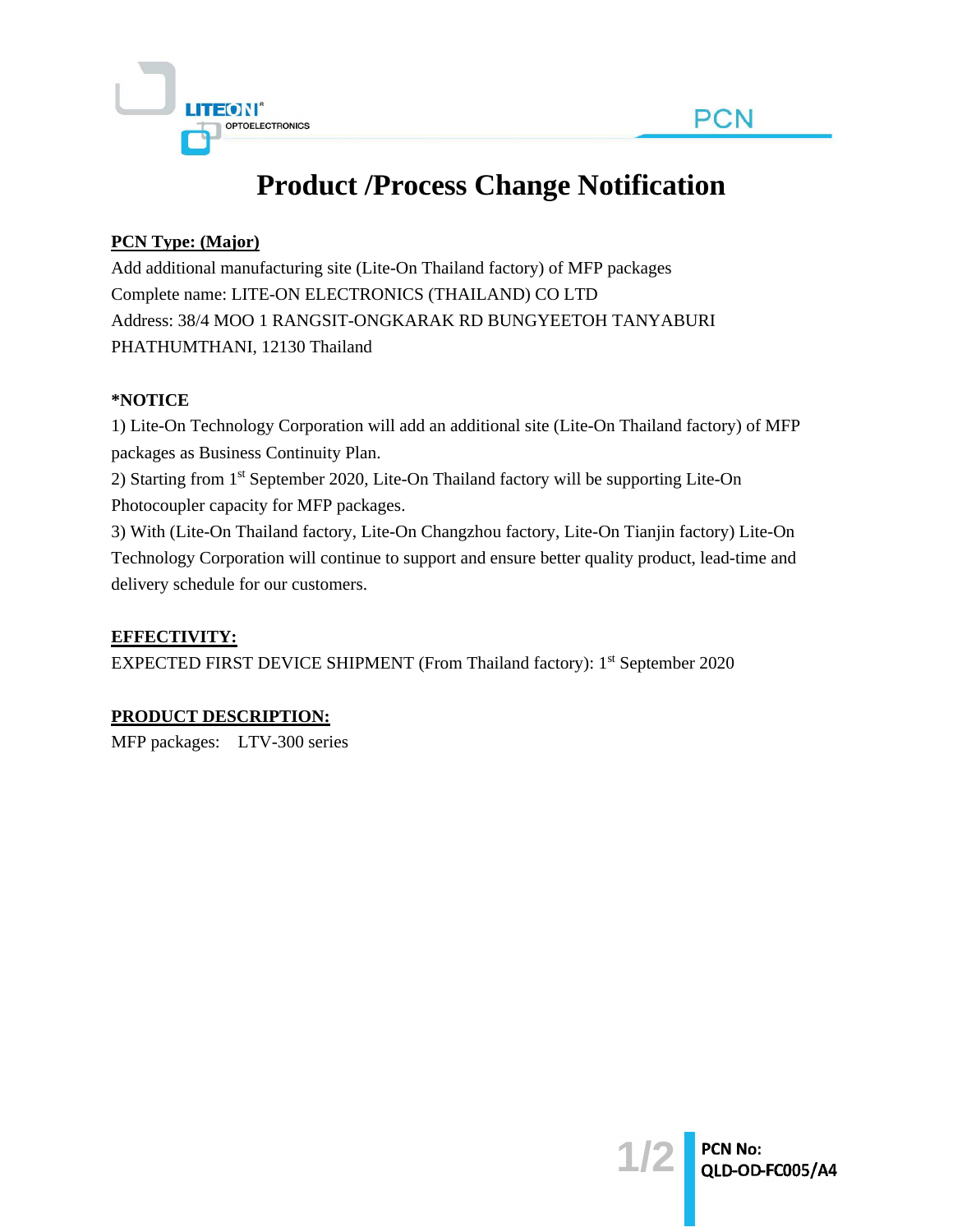

# **Product /Process Change Notification**

#### **DESCRIPTION OF CHANGE:**

Lite-On uses identical materials all 3 factories Thailand, Tianjin and Changzhou site

Factory identification mark shall be marked (W: China -CZ, X: China -TJ, Y: Thailand -Y)

|                 | Currently                                                                                                                                                             | Currently                                                                                                                                                            | Add                                                                                                                                                                |
|-----------------|-----------------------------------------------------------------------------------------------------------------------------------------------------------------------|----------------------------------------------------------------------------------------------------------------------------------------------------------------------|--------------------------------------------------------------------------------------------------------------------------------------------------------------------|
| Factory<br>site | Tianjin                                                                                                                                                               | Changzhou                                                                                                                                                            | Thailand                                                                                                                                                           |
| Image           | 2.54±0.25<br>DATE CODE.*1<br>HALOGEN FREE<br>OPTION *4<br>$\sim$<br>40±0.<br>35⊡T o<br><b>VDE 0884</b><br>IDENTIFICATION<br>OPTION *5<br>FACTORY CODE.*2<br>BIN NO.*3 | 2.54±0.25<br>DATE CODE.*1<br>HALOGEN FREE<br>OPTION *4<br>40±0<br>35⊟T o<br><b>VDE 0884</b><br>W<br>IDENTIFICATION<br>OPTION *5<br>Ш<br>FACTORY CODE.*2<br>BIN NO.*3 | $2.54 \pm 0.25$<br>DATE CODE.*1<br>HALOGEN FREE<br>OPTION *4<br>40±0.2<br>35⊟T o<br><b>VDE 0884</b><br>IDENTIFICATION<br>OPTION *5<br>FACTORY CODE.*2<br>BIN NO.*3 |

#### **QUALIFICATION APPROVED REPORT:**

Will be available: After 15<sup>th</sup> July 2020

## **SAMPLE TIME:**

Sample availability from Thailand factory: Date: After 15<sup>th</sup> July 2020 Sample Quantity: please advice